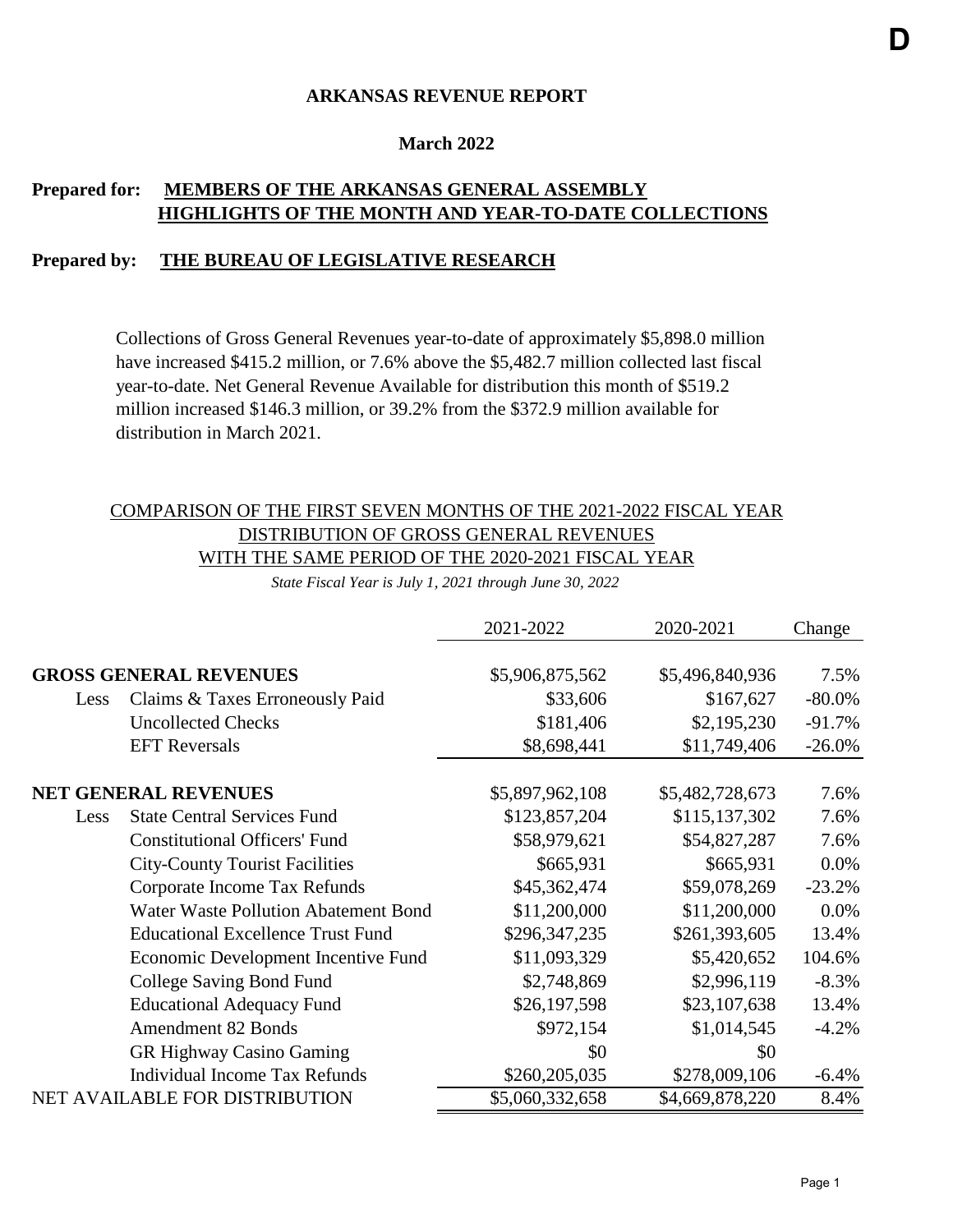# **Cumulative Deviation From DFA Net General Revenues Available For Distribution Forecast**

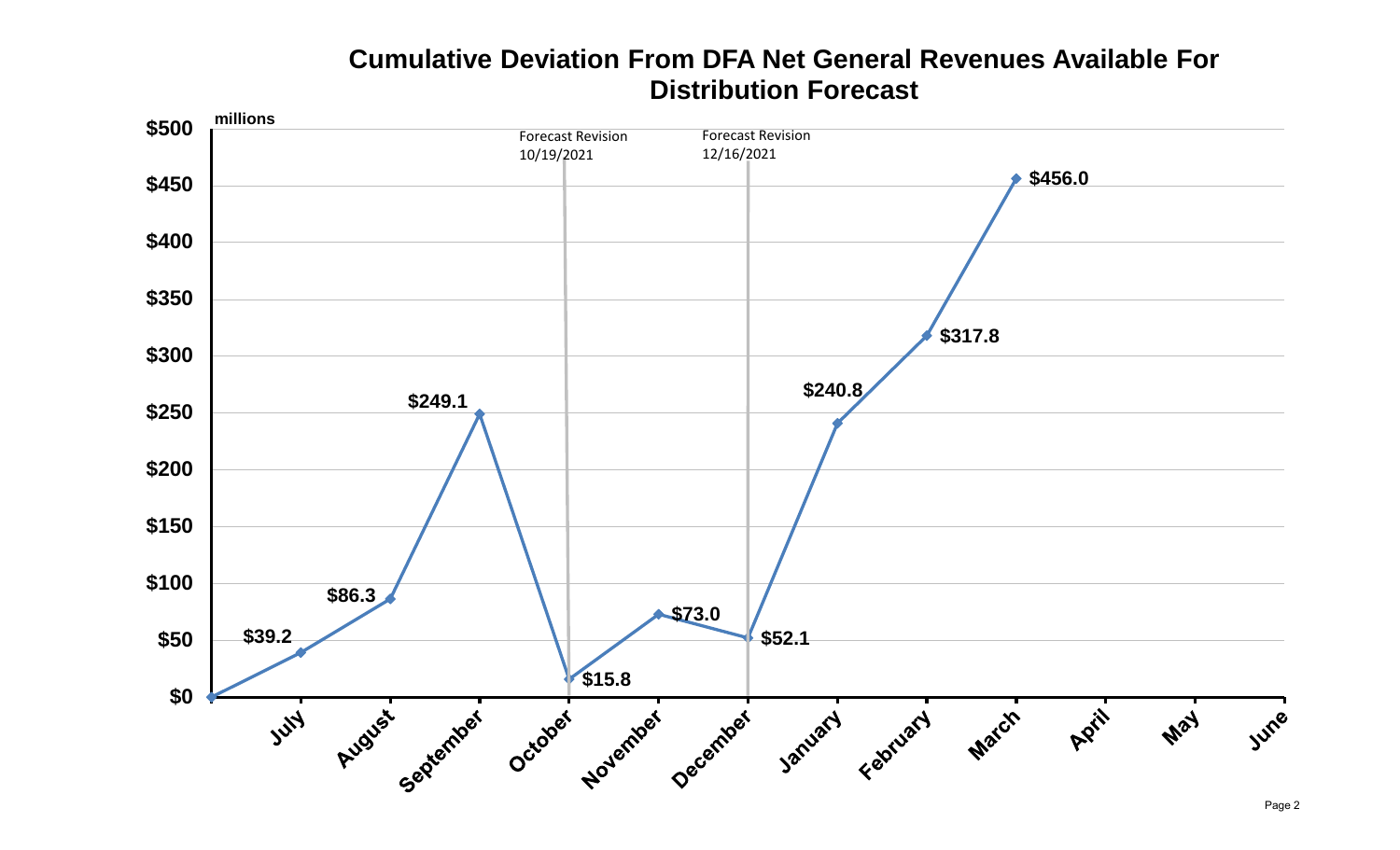|                                                       | March<br>2022    | March<br>2021    | Percent<br>Change | <b>Nine Months</b><br>$2021 - 2022$ | <b>Nine Months</b><br>$2020 - 2021$ | Percent<br>Change |
|-------------------------------------------------------|------------------|------------------|-------------------|-------------------------------------|-------------------------------------|-------------------|
| GENERAL REVENUES COLLECTED<br>BY THE REVENUE DIVISION |                  |                  |                   |                                     |                                     |                   |
|                                                       |                  |                  |                   |                                     |                                     |                   |
| <b>Gross Receipt Taxes</b>                            | \$285,439,023.97 | \$218,187,846.96 | 35.5%             | \$2,375,118,962.24                  | \$2,097,030,696.22                  | 13.7%             |
| <b>Income Taxes</b>                                   |                  |                  |                   |                                     |                                     |                   |
| Corporation - Final Payments                          | \$21,594,083.62  | \$10,679,580.98  | 102.2%            | \$73,128,760.50                     | \$67,973,673.18                     | 7.6%              |
| Corporation - Estimates                               | \$18,863,482.28  | \$13,670,014.34  | 38.0%             | \$375,570,959.33                    | \$276,450,312.46                    | 35.9%             |
| Individual - Final Payments                           | \$59,427,252.08  | \$52,042,484.97  | 14.2%             | \$214,753,365.59                    | \$375,672,496.33                    | $-42.8%$          |
| Individual - Withholding - Monthly                    | \$246,691,792.95 | \$229,418,031.49 | 7.5%              | \$2,228,226,125.12                  | \$2,038,521,717.61                  | 9.3%              |
| Individual - Estimates                                | \$6,555,582.07   | \$5,874,518.58   | 11.6%             | \$278,972,446.23                    | \$290,969,131.02                    | $-4.1%$           |
| <b>Total Income Taxes</b>                             | \$353,132,193.00 | \$311,684,630.36 | 13.3%             | \$3,170,651,656.77                  | \$3,049,587,330.60                  | 4.0%              |
| Cigarette and Tobacco Taxes                           |                  |                  |                   |                                     |                                     |                   |
| Cigarette Tax<br>Cigarette Permits                    | \$11,418,872.94  | \$13,705,256.46  | $-16.7%$          | \$107,090,862.43<br>\$100.00        | \$114,296,188.20                    | $-6.3\%$          |
| Cigar and Tobacco Taxes                               | \$5,349,968.66   | \$4,943,728.43   | 8.2%              | \$53,473,026.44                     | \$51,131,060.61                     | 4.6%              |
| Cigarette Paper Tax                                   | \$61,272.25      | \$41,821.43      | 46.5%             | \$644,630.67                        | \$662,847.99                        | $-2.7%$           |
| Total Cigarette and Tobacco Taxes                     | \$16,830,113.85  | \$18,690,806.32  | $-10.0\%$         | \$161,208,619.54                    | \$166,090,096.80                    | $-2.9%$           |
| <b>Alcoholic Beverage Taxes</b>                       |                  |                  |                   |                                     |                                     |                   |
| Liquor Tax                                            | \$1,007,911.00   | \$713,626.39     | 41.2%             | \$8,508,136.28                      | \$9,009,051.32                      | $-5.6%$           |
| <b>Liquor Permits</b>                                 | \$26,917.00      | \$23,950.00      | 12.4%             | \$1,564,624.90                      | \$1,737,885.00                      | $-10.0\%$         |
| Retail Beer Tax                                       | \$1,148,901.00   | \$1,125,143.72   | 2.1%              | \$13,008,916.71                     | \$12,966,860.05                     | 0.3%              |
| <b>Beer Permits</b>                                   | \$19,215.00      | \$15,600.00      | 23.2%             | \$648,615.00                        | \$502,890.00                        | 29.0%             |
| Wine Distribution Tax                                 | \$252,966.48     | \$172,903.27     | 46.3%             | \$2,612,755.12                      | \$2,445,779.01                      | 6.8%              |
| Small Winery Tax                                      | \$9,106.41       | \$9,907.00       | $-8.1\%$          | \$104,238.63                        | \$115,646.97                        | $-9.9%$           |
| Wine Permits                                          | \$9,275.00       | \$4,950.00       | 87.4%             | \$213,000.00                        | \$144,850.00                        | 47.0%             |
| Liquor Enforcement Tax                                | \$37,670.10      | \$35,513.35      | 6.1%              | \$316,287.90                        | \$324,370.09                        | $-2.5%$           |
| Wine Distribution Enforcement Tax                     | \$6,168.00       | \$4,325.00       | 42.6%             | \$65,501.04                         | \$61,516.00                         | 6.5%              |
| Winery Enforcement Tax                                | \$243.45         | \$269.00         | $-9.5%$           | \$2,773.76                          | \$3,193.26                          | $-13.1%$          |
| <b>Beer Enforcement Tax</b>                           | \$28,232.33      | \$24,347.95      | 16.0%             | \$307,555.45                        | \$305,300.84                        | 0.7%              |
| <b>ABC</b> Permit Violations                          | \$30,050.00      | \$50,525.00      | $-40.5%$          | \$282,060.00                        | \$134,570.00                        | 109.6%            |
| Light Wine Enforcement Tax                            | \$231.00         | \$780.00         | $-70.4%$          | \$4,970.97                          | \$8,178.99                          | $-39.2%$          |
| Light Wine Tax                                        | \$2,478.00       | \$8,596.00       | $-71.2%$          | \$52,944.65                         | \$86,805.83                         | $-39.0%$          |
| Light Liquor Tax                                      | \$86,245.50      | \$51,704.18      | 66.8%             | \$693,658.66                        | \$548,077.72                        | 26.6%             |
| <b>ABC</b> Transcrips                                 |                  |                  |                   |                                     |                                     |                   |
| Layout Center Permit                                  |                  |                  |                   |                                     | \$50.00                             | $-100.0\%$        |
| Hard Cider Permits                                    | \$150.00         |                  |                   | \$1,500.00                          |                                     |                   |
| <b>Total Alcoholic Beverage Taxes</b>                 | \$2,665,760.27   | \$2,242,140.86   | 18.9%             | \$28,387,539.07                     | \$28,395,025.08                     | $0.0\%$           |
| $M$ $1'$ $1M$ $1'$ $1'$ $1'$ $1'$ $1''$ $1''$ $1''$   |                  |                  |                   |                                     |                                     |                   |

Medical Marijuana Implementation Fund

Medical Marijuana Tax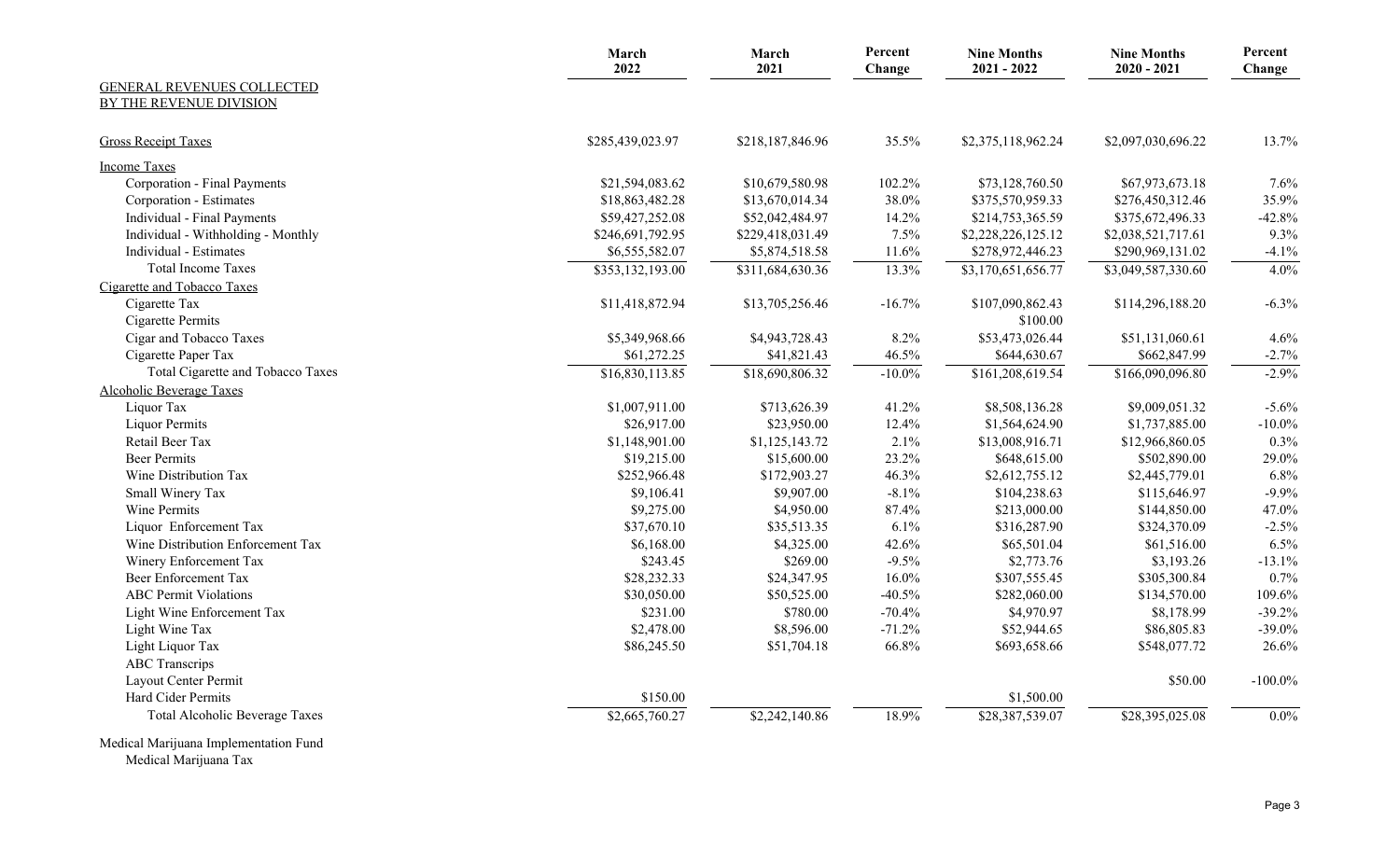|                                            | March<br>2022    | March<br>2021    | Percent<br>Change | <b>Nine Months</b><br>$2021 - 2022$ | <b>Nine Months</b><br>$2020 - 2021$ | Percent<br>Change |
|--------------------------------------------|------------------|------------------|-------------------|-------------------------------------|-------------------------------------|-------------------|
| Racing Taxes                               |                  |                  |                   |                                     |                                     |                   |
| Dog Racing                                 | \$44,256.05      | \$51,007.23      | $-13.2%$          | \$347,708.32                        | \$284,517.01                        | 22.2%             |
| Horse Racing                               | \$360,899.14     | \$292,794.74     | 23.3%             | \$738,436.73                        | \$731,865.79                        | 0.9%              |
| Electronic Games License Fee               |                  | \$2,000.00       | $-100.0\%$        |                                     | \$7,000.00                          | $-100.0\%$        |
| Electronic Games Privilege Fee             |                  |                  |                   |                                     |                                     |                   |
| Casino License Fee                         | $(\$349,130.00)$ | \$55,755.00      | $-726.2%$         | \$419,520.00                        | \$431,510.00                        | $-2.8%$           |
| Casino Gaming Tax                          | \$4,047,992.85   | \$2,314,635.39   | 74.9%             | \$31,188,681.94                     | \$22,972,070.53                     | 35.8%             |
| <b>Total Racing Taxes</b>                  | \$4,104,018.04   | \$2,716,192.36   | 51.1%             | \$32,694,346.99                     | \$24,426,963.33                     | 33.8%             |
| Severance Tax - 3/4                        | \$1,160,711.46   | \$448,138.28     | 159.0%            | \$8,900,897.28                      | \$4,500,800.88                      | 97.8%             |
| <b>Natural Gas Severance Tax</b>           |                  |                  |                   | \$675,000.00                        | \$675,000.00                        | $0.0\%$           |
| <b>Estate Tax</b>                          |                  |                  |                   |                                     |                                     |                   |
| Real Estate Transfer Tax                   |                  |                  |                   | \$2,607,788.32                      | \$2,607,788.32                      | $0.0\%$           |
| DFA Fines, Penalties and Court Cost        | \$51,812.75      | \$5,936.36       | 772.8%            | \$1,335,693.33                      | \$215,908.56                        | 518.6%            |
| <b>DWI</b> Reinstatement Fee               | \$19,466.41      | \$10,944.71      | 77.9%             | \$88,116.92                         | \$92,492.35                         | $-4.7%$           |
| <b>DUI</b> Reinstatement Fee               | \$859.20         | \$480.00         | 79.0%             | \$3,469.20                          | \$4,229.40                          | $-18.0\%$         |
| Dyed Distillate Special Fuel Gallonage Tax | \$511,158.80     | \$340,038.24     | 50.3%             | \$6,362,838.06                      | \$6,152,141.02                      | 3.4%              |
| Car Wash Fees                              | \$45,523.24      | \$61,265.93      | $-25.7%$          | \$651,539.08                        | \$740,820.46                        | $-12.1%$          |
| Miscellaneous Taxes                        |                  |                  |                   |                                     |                                     |                   |
| Vending Machine Decal                      | \$1,060.20       | \$223.20         | 375.0%            | \$166,336.20                        | \$125,608.86                        | 32.4%             |
| <b>Bingo Registration</b>                  | \$900.00         | \$295.00         | 205.1%            | \$10,675.00                         | \$6,010.00                          | 77.6%             |
| <b>Bingo Gross Receipts</b>                | \$14,072.40      | \$8,059.40       | 74.6%             | \$113,664.00                        | \$95,354.25                         | 19.2%             |
| Inter-Agency Transfer                      |                  |                  |                   |                                     |                                     |                   |
| <b>Total Miscellaneous Taxes</b>           | \$16,032.60      | \$8,577.60       | 86.9%             | \$290,675.20                        | \$226,973.11                        | 28.1%             |
| SUBTOTAL REVENUE DIVISION                  | \$674,223,439.28 | \$554,396,997.98 | 21.6%             | \$5,799,223,907.69                  | \$5,380,746,266.13                  | 7.8%              |
| <b>GENERAL REVENUES</b>                    |                  |                  |                   |                                     |                                     |                   |
| Secretary of State                         |                  |                  |                   |                                     |                                     |                   |
| Franchise Tax                              |                  |                  |                   | \$8,000,000.00                      | \$8,000,000.00                      | 0.0%              |
| Anonymous Campaign Contribution            |                  |                  |                   |                                     | \$94.77                             | $-100.0\%$        |
| <b>Insurance Department</b>                |                  |                  |                   |                                     |                                     |                   |
| Premium Tax                                | \$25,182,674.70  | \$17,239,740.62  | 46.1%             | \$76,617,090.73                     | \$65,519,232.51                     | 16.9%             |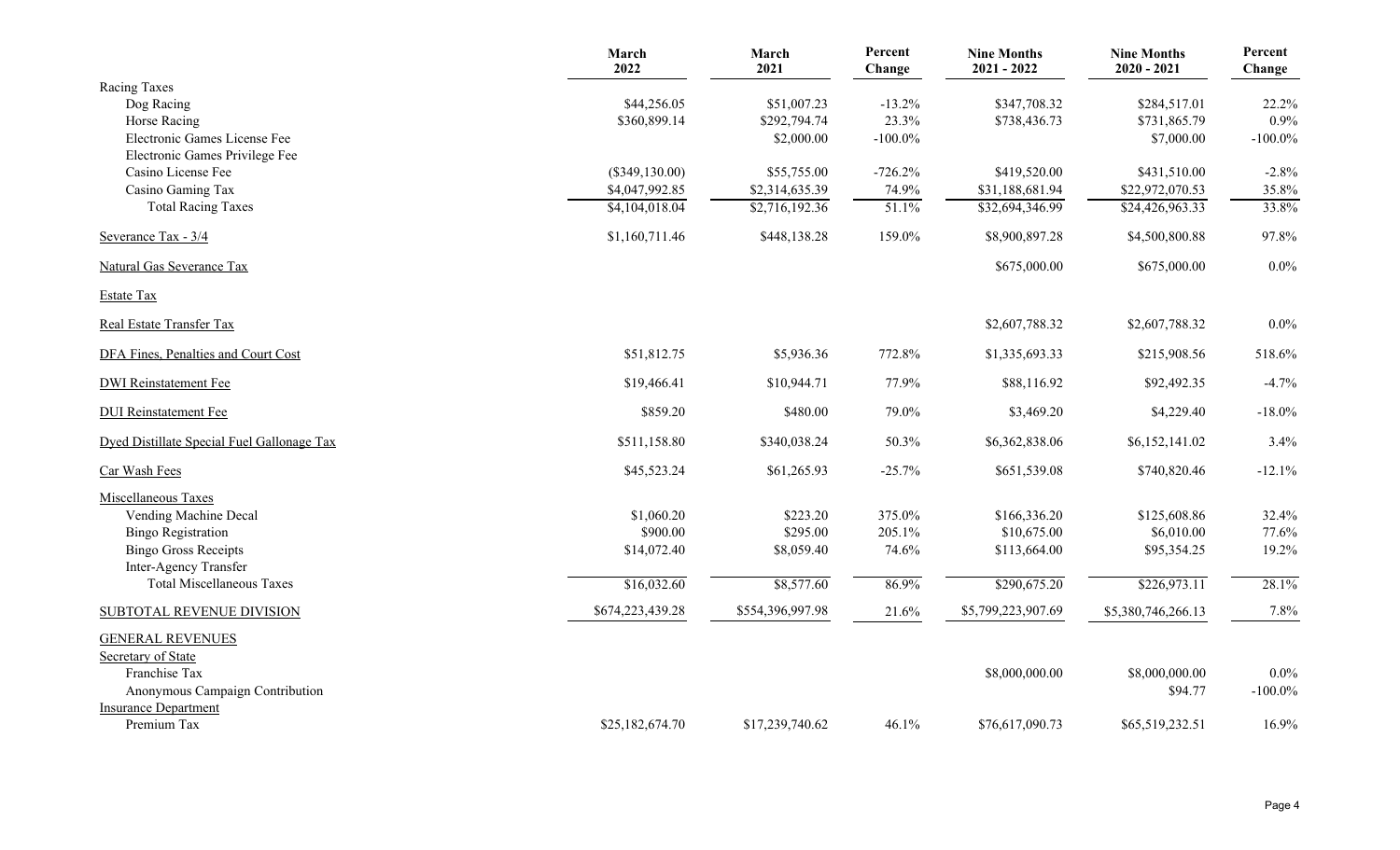|                                                                                                     | March<br>2022               | March<br>2021             | Percent<br>Change     | <b>Nine Months</b><br>$2021 - 2022$ | <b>Nine Months</b><br>$2020 - 2021$ | Percent<br>Change   |
|-----------------------------------------------------------------------------------------------------|-----------------------------|---------------------------|-----------------------|-------------------------------------|-------------------------------------|---------------------|
| Labor Department<br><b>Employment Agency Tax</b>                                                    |                             |                           |                       | \$4,885.00                          | \$2,110.00                          | 131.5%              |
| <b>State Auditor</b><br><b>Unclaimed Property 2</b>                                                 |                             |                           |                       | \$16,300,592.65                     | \$27,495,974.64                     | $-40.7%$            |
| State Highway & Transportation Dept.<br>Motor Carrier Fees (80 NF)<br>Registration of Insurance Fee | \$40,050.62                 | \$17,279.58               | 131.8%                | \$219,559.32                        | \$157,523.72                        | 39.4%               |
| Large Truck Speeding Fine<br>Trailer Exemption Offset - motor fuel tax                              | \$1,810.97                  | \$3,695.10                | $-51.0%$              | \$39,555.27                         | \$90,153.88                         | $-56.1%$            |
| <b>State Securities Department</b><br>Securities Fees (200 NF)<br>Securities Dept-Operations        | \$589,374.35                | \$733,120.00              | $-19.6%$              | \$14,147,579.95                     | \$12,640,583.00                     | 11.9%               |
| Commissioner of State Lands<br>Mineral Royalties & Leases                                           | \$24,070.74                 | \$49,898.64               | $-51.8%$              | \$419,033.40                        | \$268,909.73                        | 55.8%               |
| Health Department<br>Pet Store Registration Fee                                                     | \$100.00                    |                           |                       | \$350.00                            | \$400.00                            | $-12.5%$            |
| <b>State Treasurer</b><br>Bail Bondsman<br>College Saving Bond<br>Misc Reimursement (fee adj)       |                             |                           |                       |                                     |                                     |                     |
| <b>Attorney General</b><br>Professional Fund Raiser Fee                                             | \$4,640.00                  | \$4,760.00                | $-2.5%$               | \$39,090.00                         | \$39,920.00                         | $-2.1%$             |
| Department of Finance & Administration<br>Miscellaneous License-Temp<br>Multi Tax Holding Account   | \$57,241.17<br>$(\$505.95)$ | \$64,486.27<br>\$1,408.45 | $-11.2%$<br>$-135.9%$ | \$426,004.03<br>(\$4,074.84)        | \$444,008.25<br>$(\$22,582.13)$     | $-4.1%$<br>$-82.0%$ |
| Oil and Gas Commission<br>Oil & Gas Fees                                                            | \$198,665.09                | \$466,109.93              | $-57.4%$              | \$1,688,754.11                      | \$1,458,341.62                      | 15.8%               |
| TOTAL GENERAL REVENUES                                                                              | \$690,074,795.28            | \$572,977,496.57          | 22.2%                 | \$5,906,875,561.62                  | \$5,496,840,936.12                  | 7.6%                |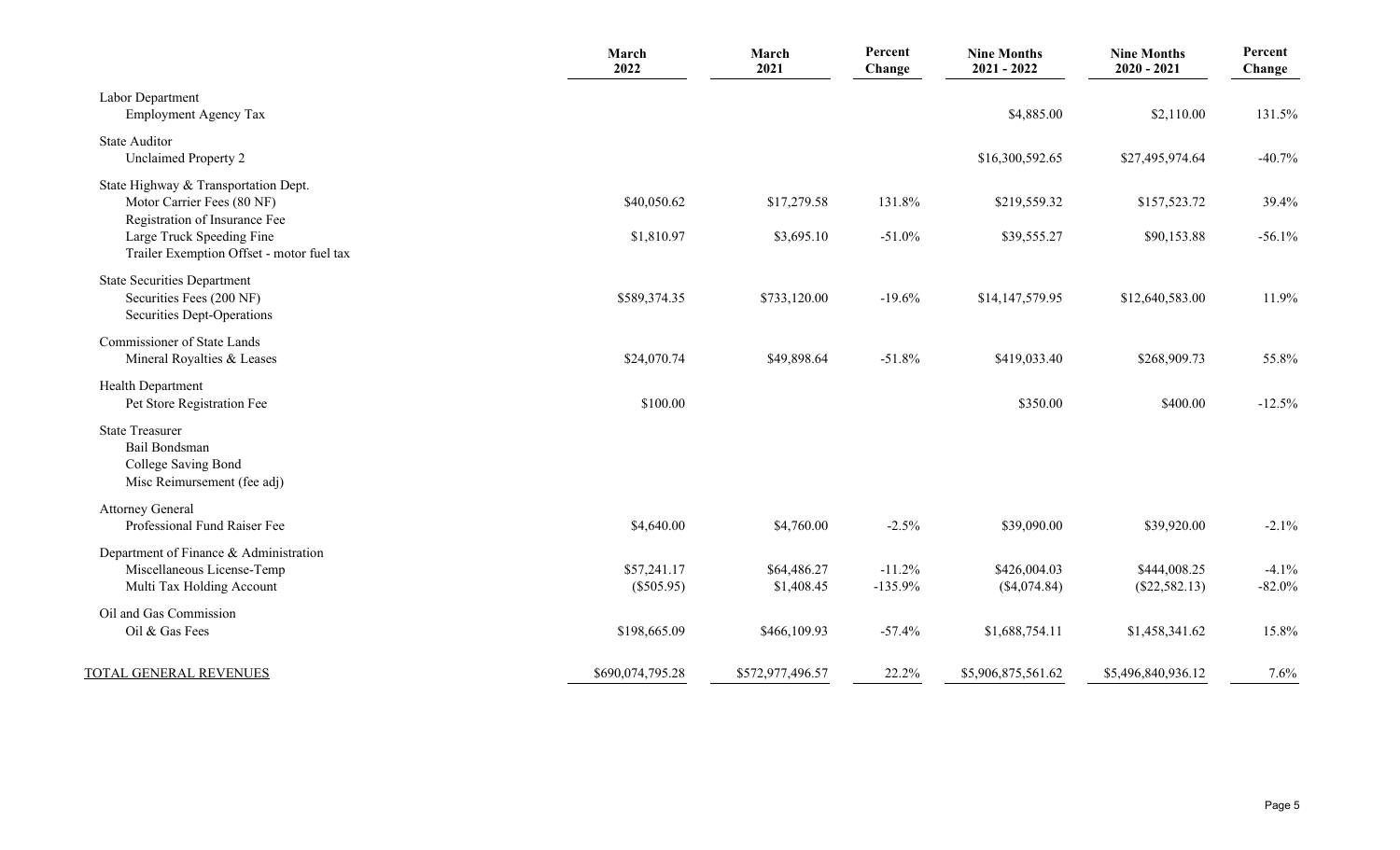|                                                                  | March<br>2022   | March<br>2021   | Percent<br>Change | <b>Nine Months</b><br>$2021 - 2022$ | <b>Nine Months</b><br>$2020 - 2021$ | Percent<br>Change |
|------------------------------------------------------------------|-----------------|-----------------|-------------------|-------------------------------------|-------------------------------------|-------------------|
| SPECIAL REVENUES COLLECTED                                       |                 |                 |                   |                                     |                                     |                   |
| BY THE REVENUE DIVISION BY<br><b>BENEFITING FUND OR ACCOUNT:</b> |                 |                 |                   |                                     |                                     |                   |
|                                                                  |                 |                 |                   |                                     |                                     |                   |
| <b>State Central Services</b>                                    |                 |                 |                   |                                     |                                     |                   |
| Driver's License Vision Test                                     | \$97,651.10     | \$133,294.66    | $-26.7%$          | \$995,398.16                        | \$991,041.30                        | 0.4%              |
| Gross Receipt Tax Permit                                         | \$32,754.00     | \$40,514.60     | $-19.2\%$         | \$330,347.64                        | \$289,400.60                        | 14.1%             |
| Liability Insurance Reinstatement Fee                            | \$100.00        | (\$187.89)      |                   | \$154.78                            | \$168.20                            | $-8.0\%$          |
| Special License Plate Fee                                        | \$248,887.53    | \$365,816.87    | $-32.0%$          | \$2,420,973.68                      | \$2,420,501.78                      | $0.0\%$           |
| Special Drivers License-Act 311 of '73                           | \$49,273.82     | \$70,015.58     | $-29.6%$          | \$536,263.85                        | \$539,861.76                        | $-0.7%$           |
| Validation Decal Fee-Act 974 of '97                              | \$190,686.22    | \$298,181.40    | $-36.1%$          | \$1,903,203.28                      | \$2,027,338.24                      | $-6.1%$           |
| DWI Reinstatement Fee Act 802 of '95                             | \$22,408.93     | \$36,117.53     | $-38.0\%$         | \$248,955.53                        | \$305,224.75                        | $-18.4%$          |
| Additional Severence Tax - Coal                                  |                 |                 |                   |                                     |                                     |                   |
| Rental Car Search Act 1359 of '99                                |                 |                 |                   | \$1,031.00                          | \$1,043.00                          | $-1.2%$           |
| Driver Confirmation Act 1810 of '01                              |                 |                 |                   |                                     |                                     |                   |
| <b>Total State Central Services</b>                              | \$641,761.60    | \$943,752.75    | $-32.0%$          | \$6,436,327.92                      | \$6,574,579.63                      | $-2.1%$           |
| Highway and Transportation Department                            |                 |                 |                   |                                     |                                     |                   |
| Motor Vehicle Trip Permits                                       | \$22,770.00     | \$51,249.00     | $-55.6%$          | \$299,046.00                        | \$304,755.00                        | $-1.9%$           |
| Motor Vehicle Licenses                                           | \$8,855,935.81  | \$12,938,934.50 | $-31.6%$          | \$100,203,160.81                    | \$98,587,827.89                     | 1.6%              |
| Motor Fuels Tax                                                  | \$31,228,642.49 | \$28,432,814.61 | 9.8%              | \$307,779,898.98                    | \$292,881,935.43                    | 5.1%              |
| Motor Fuels Tax-Act 437 of '79                                   | \$1,663,516.79  | \$1,516,302.71  | 9.7%              | \$16,414,028.26                     | \$15,625,639.58                     | 5.0%              |
| Motor Fuels Tax Increase of '73                                  | \$1,663,516.79  | \$1,516,302.71  | 9.7%              | \$16,414,028.26                     | \$15,625,639.58                     | 5.0%              |
| Motor Fuel Interstate Users                                      | \$1,037,411.70  | \$4,305,739.77  | $-75.9%$          | \$14,525,222.06                     | \$16,057,416.71                     | $-9.5%$           |
| <b>Cotton Trailer Registration Permit</b>                        |                 | \$974.00        | $-100.0\%$        | \$41,344.00                         | \$38,493.00                         | 7.4%              |
| Electric/Hybrid Vehicle Registration Fee                         | \$129,780.48    | \$269,256.77    | $-51.8%$          | \$1,785,464.26                      | \$1,856,471.94                      | $-3.8%$           |
| Driver Search Fees-Act 1067 of '79                               | \$5,291.12      | \$8,130.00      | $-34.9%$          | \$4,799,365.79                      | \$5,403,096.00                      | $-11.2%$          |
| Unified Carrier Fees-Act 232 of '07                              |                 | \$179,583.00    | $-100.0\%$        | \$410,719.00                        | \$1,866,613.39                      | $-78.0%$          |
| Natural Gas Severance                                            | \$5,676,353.55  | \$2,115,022.31  | 168.4%            | \$42,577,558.99                     | \$9,199,741.03                      | 362.8%            |
| Motor Fuel Wholesale Tax                                         | \$3,379,673.48  | \$3,178,332.77  | 6.3%              | \$34,739,670.76                     | \$33,275,563.97                     | 4.4%              |
| Distillate Spec Fuel Wholesale Tax                               | \$3,151,026.14  | \$2,826,770.27  | 11.5%             | \$29,692,989.38                     | \$28,137,174.54                     | 5.5%              |
| Total Highway and Transportation Department                      | \$56,813,918.35 | \$57,339,412.42 | $-0.9%$           | \$569,682,496.55                    | \$518,860,368.06                    | 9.8%              |
| <b>State Police</b>                                              |                 |                 |                   |                                     |                                     |                   |
| <b>Intransit Fees</b>                                            |                 |                 |                   | \$3.00                              |                                     |                   |
| Commercial Drivers Lic. Test                                     | \$98,887.29     | \$55,780.00     | 77.3%             | \$708,153.58                        | \$434,424.00                        | 63.0%             |
| Liability Insurance Fine                                         | \$275.00        | \$425.00        | $-35.3%$          | \$3,425.00                          | \$3,975.00                          | $-13.8%$          |
| Driver's License Inc. Act 1500/2001                              | \$101,595.77    | \$130,079.54    | $-21.9%$          | \$1,034,738.92                      | \$1,077,127.45                      | $-3.9\%$          |
| Drive Out License                                                | \$152.00        | \$136.00        | 11.8%             | \$1,020.00                          | \$1,194.00                          | $-14.6%$          |
| Driver Test Fee                                                  |                 | \$5.00          | $-100.0\%$        |                                     | \$25.00                             | $-100.0\%$        |
| Addl Driver Search Fees-Act 586 of 2019                          | \$486.53        | \$822.00        | $-40.8%$          | \$932,659.06                        | \$1,071,699.00                      | $-13.0\%$         |
| DWI reinstate./Duplicate Act 1001/2003                           |                 | \$1,058,624.93  | $-100.0\%$        | \$69,736.73                         | \$5,721,299.96                      | $-98.8%$          |
| VIN Inspection Fee Act 1329/2003                                 | \$5,103.79      | \$11,947.13     | $-57.3%$          | \$62,248.44                         | \$73,774.86                         | $-15.6%$          |
| <b>Total State Police</b>                                        | \$206,500.38    | \$1,257,819.60  | $-83.6%$          | \$2,811,984.73                      | \$8,383,519.27                      | $-66.5\%$         |
|                                                                  |                 |                 |                   |                                     |                                     |                   |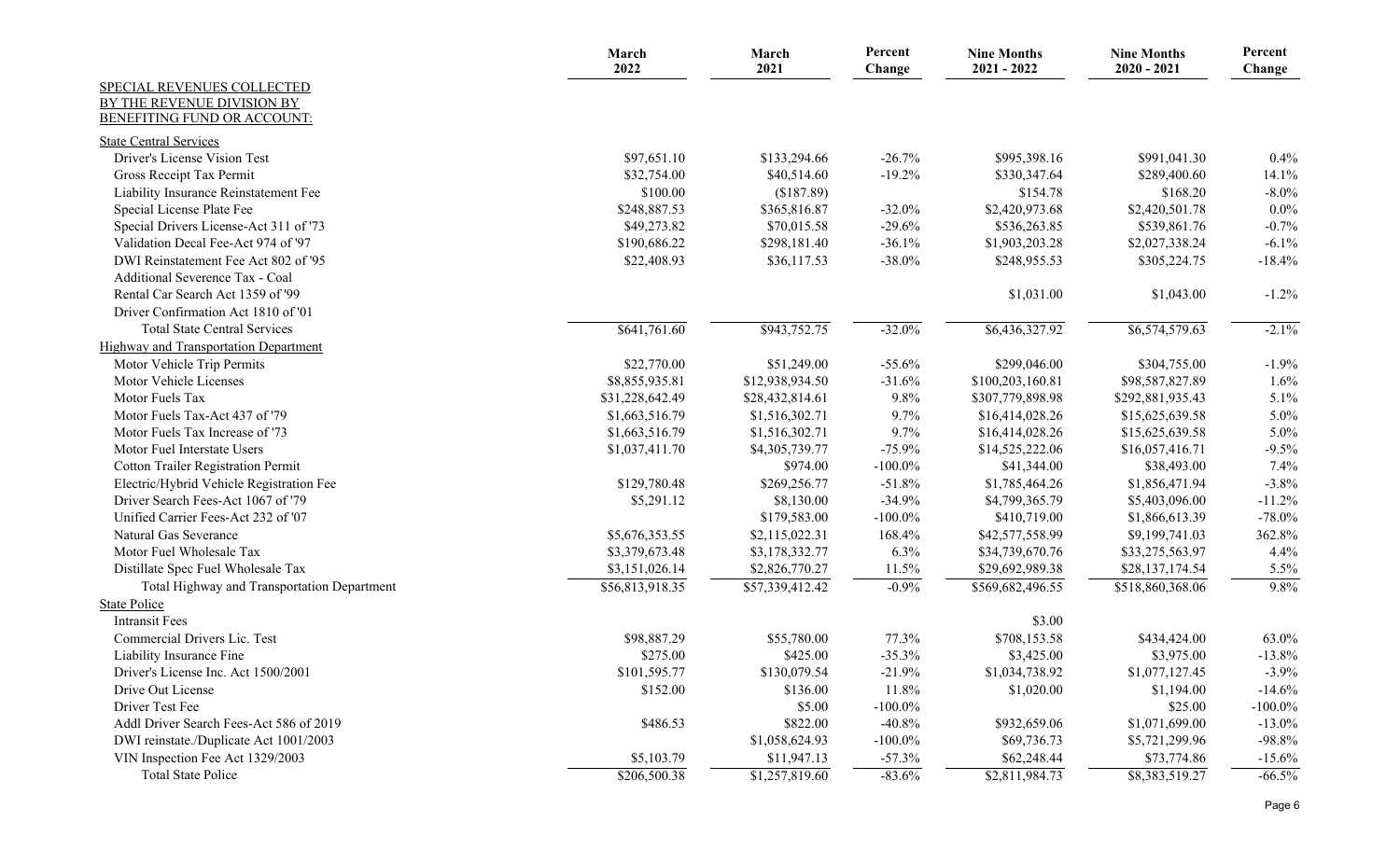|                                                                                                                | March<br>2022                               | March<br>2021                               | Percent<br>Change          | <b>Nine Months</b><br>$2021 - 2022$              | <b>Nine Months</b><br>$2020 - 2021$              | Percent<br>Change      |
|----------------------------------------------------------------------------------------------------------------|---------------------------------------------|---------------------------------------------|----------------------------|--------------------------------------------------|--------------------------------------------------|------------------------|
| Miscellaneous Agencies<br>Prostate Cancer Foundation-Add. Tobacco Tax                                          | \$8,996.94                                  | \$10,685.35                                 | $-15.8%$                   | \$93,540.21                                      | \$96,545.28                                      | $-3.1%$                |
| Forestry Commission<br>Timber Severance                                                                        | \$354,937.42                                | \$250,950.05                                | 41.4%                      | \$3,351,335.73                                   | \$3,006,329.55                                   | 11.5%                  |
| <b>Boating Safety</b><br>Motor Boat Registration                                                               | \$40,834.83                                 | \$100,226.32                                | $-59.3%$                   | \$506,643.83                                     | \$591,986.78                                     | $-14.4%$               |
| County Aid<br>Severance Tax - 1/4<br>Real Estate Transfer - Act 754 of '83<br>Add.Severance.Tax-Act 761 of '83 | \$328,741.69<br>\$183,714.97<br>\$72,083.49 | \$172,448.72<br>\$205,343.76<br>\$59,435.91 | 90.6%<br>$-10.5%$<br>21.3% | \$3,095,600.99<br>\$1,925,325.08<br>\$790,574.16 | \$1,717,196.00<br>\$1,451,365.14<br>\$741,341.99 | 80.3%<br>32.7%<br>6.6% |
| <b>Aeronautics Department</b><br><b>Aviation Use Tax</b><br><b>Aviation Sales Tax</b>                          | \$721,768.34                                | \$560,075.34                                | 28.9%                      | \$8,367,054.26                                   | \$7,188,516.90                                   | 16.4%                  |
| Mid-South Community College-Nursing Program<br>Dog Racing - 15 Additional Days                                 | \$992.02                                    | \$4,385.40                                  | $-77.4%$                   | \$13,947.44                                      | \$5,711.11                                       | 144.2%                 |
| Racing Commission<br><b>Electronic Gaming Application Fees</b>                                                 | $(\$6,000.00)$                              | \$11,000.00                                 | $-154.5%$                  | $(\$6,000.00)$                                   | \$39,400.00                                      | $-115.2%$              |
| Soybean Board<br>Soybean Tax - State<br>Soybean Tax - National                                                 | \$739,108.93<br>\$739,108.93                | \$315,199.17<br>\$315,199.14                | 134.5%<br>134.5%           | \$4,302,763.93<br>\$4,302,764.24                 | \$3,495,865.84<br>\$3,495,865.92                 | 23.1%<br>23.1%         |
| Oil Museum<br>Severance Tax - Oil & Brine                                                                      | \$5,909.08                                  | \$3,857.09                                  | 53.2%                      | \$54,124.67                                      | \$50,830.52                                      | 6.5%                   |
| <b>Clerks Continuing Education</b><br>Real Estate Transfer - Act 754 of '83                                    |                                             |                                             |                            | \$108,359.13                                     | \$108,359.13                                     | 0.0%                   |
| Oil & Gas Commission<br>Additional Severance Tax - Brine                                                       | \$9,284.89                                  | \$5,856.06                                  | 58.6%                      | \$80,209.97                                      | \$78,317.43                                      | 2.4%                   |
| Ark. Beef Council<br>Beef Council - State<br>Beef Council - National                                           | \$33,101.72<br>\$33,101.72                  | \$27,814.52<br>\$27,814.52                  | 19.0%<br>19.0%             | \$339,339.16<br>\$339,339.16                     | \$318,581.04<br>\$318,581.04                     | 6.5%<br>6.5%           |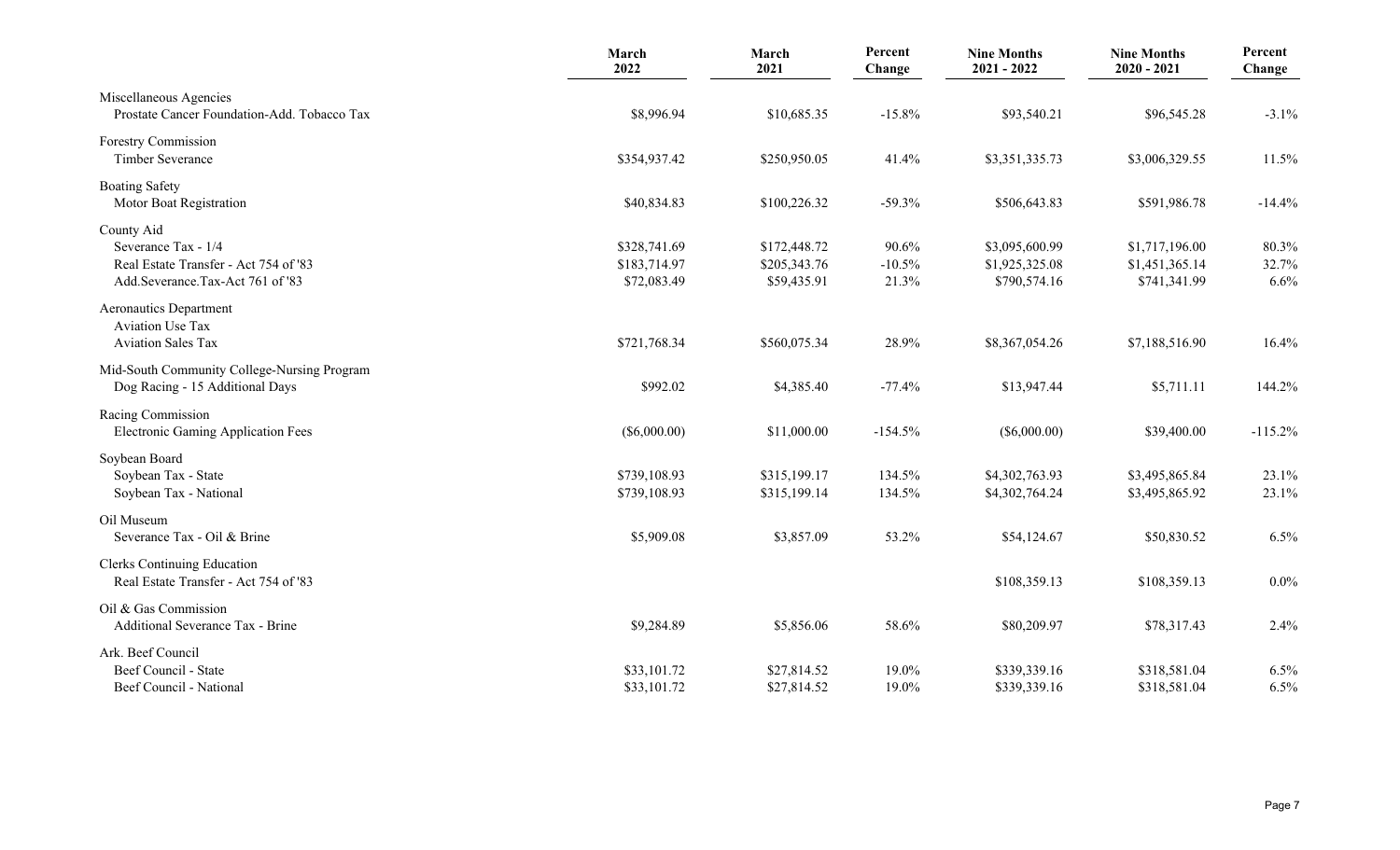|                                                                                                                                                                  | March<br>2022                                           | March<br>2021                                           | Percent<br>Change                         | <b>Nine Months</b><br>$2021 - 2022$                             | <b>Nine Months</b><br>$2020 - 2021$                             | Percent<br>Change                  |
|------------------------------------------------------------------------------------------------------------------------------------------------------------------|---------------------------------------------------------|---------------------------------------------------------|-------------------------------------------|-----------------------------------------------------------------|-----------------------------------------------------------------|------------------------------------|
| Wheat Board<br>Wheat Tax                                                                                                                                         | \$161.40                                                | \$67.82                                                 | 138.0%                                    | \$84,541.94                                                     | \$35,433.91                                                     | 138.6%                             |
| Rice Board<br>Rice Tax                                                                                                                                           | \$508,792.12                                            | \$321,632.79                                            | 58.2%                                     | \$4,441,872.63                                                  | \$4,700,985.45                                                  | $-5.5\%$                           |
| Ark. Natural & Cultural Resources Grant & Trust<br>Add'l. Real Estate Transfer - 80%                                                                             | \$2,939,440.07                                          | \$3,285,240.28                                          | $-10.5%$                                  | \$33,405,825.80                                                 | \$25,822,204.20                                                 | 29.4%                              |
| Parks & Tourism<br>Add'l Real Estate Transfer - 10%                                                                                                              | \$367,430.01                                            | \$410,655.04                                            | $-10.5%$                                  | \$4,175,728.17                                                  | \$3,227,775.53                                                  | 29.4%                              |
| Natural & Cultural Resources Historic Preservation<br>Add'l Real Estate Transfer - 10%                                                                           | \$367,430.01                                            | \$410,655.04                                            | $-10.5%$                                  | \$4,175,728.17                                                  | \$3,227,775.53                                                  | 29.4%                              |
| Public Health<br>DWI Reinstatement Fee 802/95<br>DUI Reinstatement Fee 863/93<br><b>Amusement Machines</b>                                                       | \$4,753.42<br>\$172.00<br>\$45.00                       | \$7,661.29<br>\$320.00<br>\$1,982.50                    | $-38.0\%$<br>$-46.3%$<br>$-97.7%$         | \$52,808.60<br>\$1,912.00<br>\$27,154.50                        | \$64,744.59<br>\$2,819.60<br>\$54,197.50                        | $-18.4%$<br>$-32.2%$<br>$-49.9%$   |
| Disease & Pest Control<br>Livestock & Poultry Vacc. Fee                                                                                                          | \$44,046.00                                             | \$25,424.71                                             | 73.2%                                     | \$480,938.99                                                    | \$442,752.82                                                    | 8.6%                               |
| Petroleum Storage Tank<br><b>Environmental Assurance Fee</b>                                                                                                     | \$553,484.57                                            | \$507,918.47                                            | $9.0\%$                                   | \$5,926,931.61                                                  | \$5,398,396.11                                                  | 9.8%                               |
| <b>Commercial Drivers License</b><br>Driver's Search Fee<br>Commercial Drivers License Fee<br>CDL Fund - Expedited Title Fee<br>CDL Fund - Title Application Fee | \$2,554.35<br>\$62,659.87<br>\$159,167.48<br>\$1,291.79 | \$3,776.00<br>\$52,643.60<br>\$201,125.12<br>\$2,676.39 | $-32.4%$<br>19.0%<br>$-20.9%$<br>$-51.7%$ | \$1,334,256.06<br>\$509,032.23<br>\$1,783,157.17<br>\$12,592.41 | \$1,458,663.00<br>\$435,681.81<br>\$1,263,864.62<br>\$12,129.81 | $-8.5\%$<br>16.8%<br>41.1%<br>3.8% |
| Waste Tire Grant<br>Waste Tire Fee Act 749 of '91                                                                                                                |                                                         |                                                         |                                           |                                                                 |                                                                 |                                    |

District Waste Tire Fee

Department of Environmental Quality Fee Waste Tire Fee 8%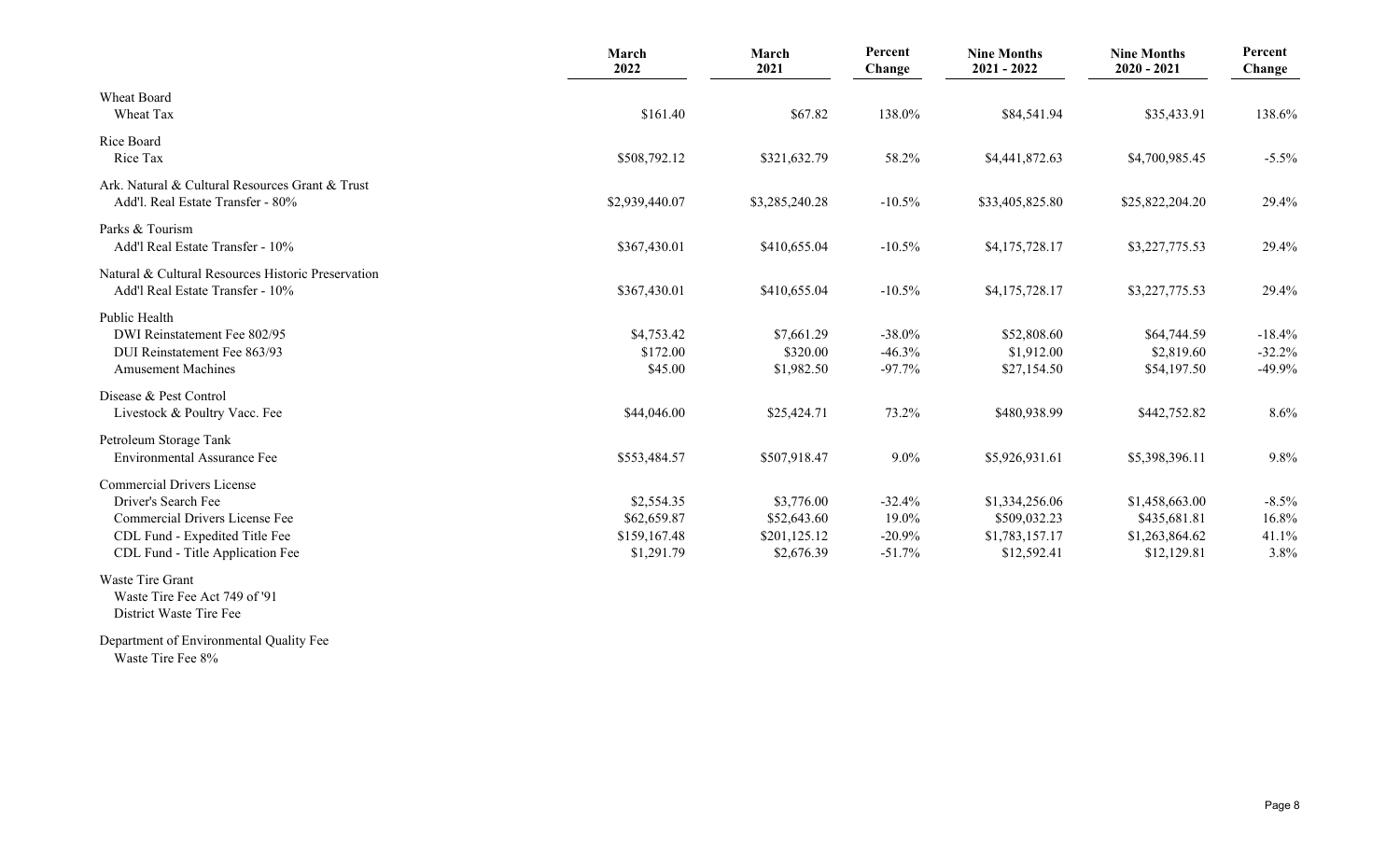|                                                                                                    | March<br>2022              | March<br>2021              | Percent<br>Change    | <b>Nine Months</b><br>$2021 - 2022$ | <b>Nine Months</b><br>$2020 - 2021$ | Percent<br>Change    |
|----------------------------------------------------------------------------------------------------|----------------------------|----------------------------|----------------------|-------------------------------------|-------------------------------------|----------------------|
| <b>Swine Testing</b><br>Swine Testing Fee                                                          |                            |                            |                      | \$11.00                             | \$8.45                              | 30.2%                |
| Telecommunication Equipment<br>Local Exchange Carrier Surcharge                                    | \$34,098.93                | \$38,815.55                | $-12.2%$             | \$330,284.19                        | \$332,177.75                        | $-0.6%$              |
| <b>Conservation Tax</b><br>Sales & Use Tax - 1/8 cent                                              | \$7,191,040.91             | \$7,042,902.45             | 2.1%                 | \$71,146,892.81                     | \$64,932,448.92                     | 9.6%                 |
| Arkansas Corn and Grain Promotion<br>Corn & Grain Assessment                                       | \$167,512.76               | \$148,338.43               | 12.9%                | \$1,263,663.46                      | \$1,056,376.49                      | 19.6%                |
| <b>Catfish Promotion Board</b><br>Catfish Feed Assessment                                          | \$271.11                   | \$4.46                     | 5,978.7%             | \$19,997.35                         | \$17,936.52                         | 11.5%                |
| <b>Game Protection</b><br>Fines & Interest                                                         | \$78,974.91                | \$118,814.67               | $-33.5%$             | \$677,630.17                        | \$717,392.95                        | $-5.5\%$             |
| Public School<br><b>Amusement Machines</b>                                                         |                            |                            |                      | \$30,000.00                         | \$30,000.00                         | $0.0\%$              |
| <b>Breast Cancer Research (UAMS)</b><br>Additonal Tobacco Tax<br>Breast Cancer/Komen License Plate | \$63,484.27<br>\$12,179.37 | \$75,804.67<br>\$21,767.93 | $-16.3%$<br>$-44.0%$ | \$661,190.00<br>\$117,017.91        | \$683,375.02<br>\$129,805.82        | $-3.2\%$<br>$-9.9\%$ |
| Breast Cancer Control (Health Dept.)<br><b>Additional Tobacco Tax</b>                              | \$226,888.00               | \$271,111.63               | $-16.3%$             | \$2,363,586.87                      | \$2,443,335.10                      | $-3.3\%$             |
| Aging and Adult Services (Meals on Wheels)<br><b>Additional Tobacco Tax</b>                        | \$140,461.06               | \$189,927.17               | $-26.0\%$            | \$1,525,996.76                      | \$1,628,570.85                      | $-6.3\%$             |
| <b>UAMS</b><br><b>Additional Tobacco Tax</b>                                                       | \$27,962.62                | \$33,469.91                | $-16.5%$             | \$291,460.79                        | \$301,426.43                        | $-3.3%$              |